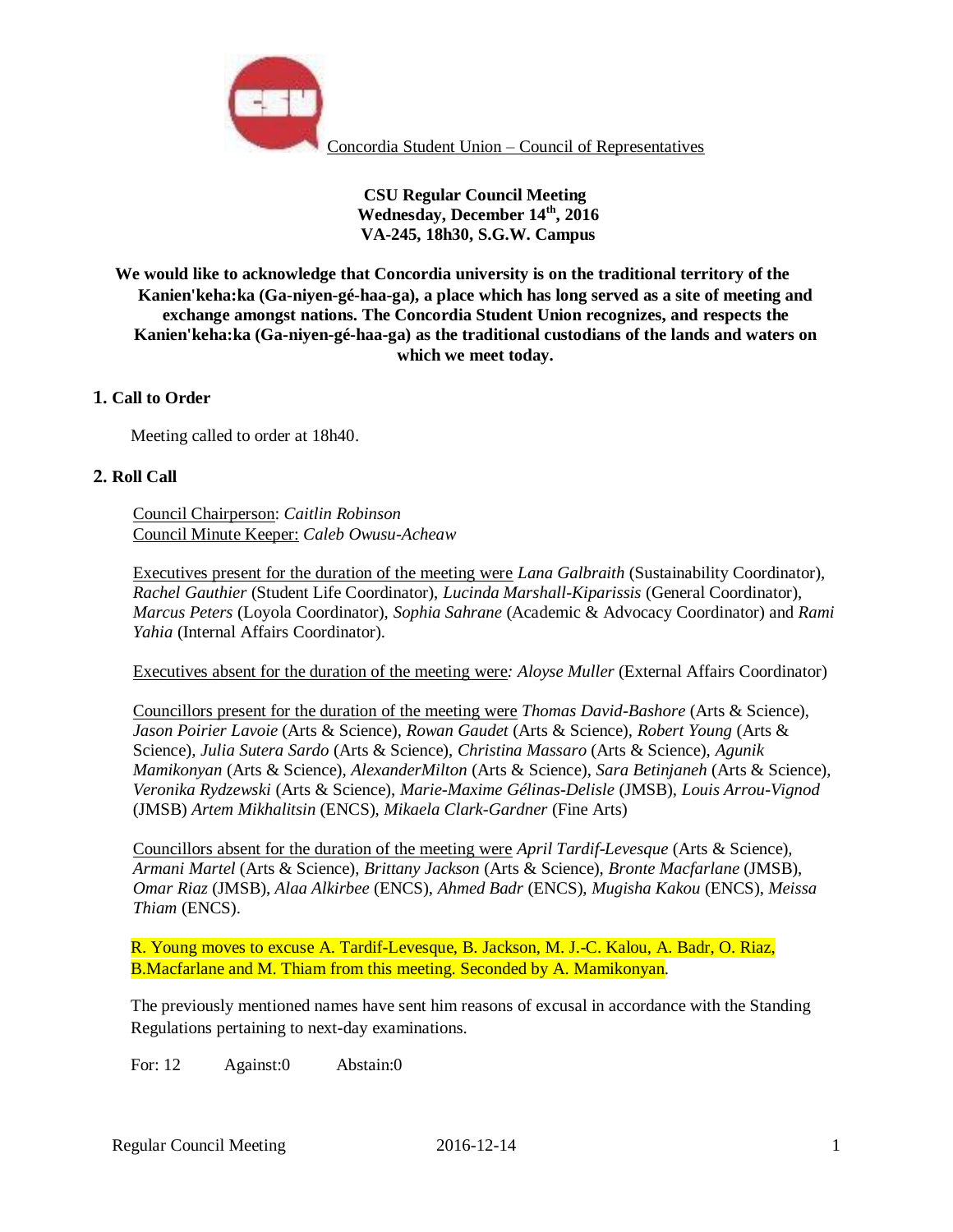R. Young moves to excuse A. Muller from this meeting notwithstanding Standing Regulation 392. Seconded by A. Mamikonyan

For: 12 Against:0 Abstain:0

A. Muller excusal is warranted since he has provided a letter detaining his absence for personal reasons.

C. Robinson states that A. Martel has announced his resignation from Council due to his acceptance in studying in Brazil a part of a student foreign exchange program next semester.

## **3. Approval of the Agenda**

R. Young moves to approve all items in the agenda including the consent agenda. Seconded by A. **Mamikonyan** 

For: 12 Against:0 Abstain:0

R. Young moves for a 10-minute recess. Seconded by J. Sutera Sardo.

For: 12 Against:0 Abstain:0

Meeting called back to order at 19h15

## **4. Consent Agenda**

- a) Approval of minutes
- b) Reports from Commi5ees
- c) Executive Reports
- d)Chairperson's Report
- e) Positions Book
- f) Finance Coordinator Report

#### **5. Presentations & Guest Speakers**

#### UTILE

Laurent Levesque is a representative from UTILE, one of the CSU's non-profit development partners in the CO-OP Housing Project.

Firstly, the purpose of his presentation is to provide an update about the status of UTILE's work as well as the future of the COOP Project. Secondly, he provides details about the housing project itself. On the financing, the money has originally come from the CSU as well as outside partners. In addition, a new investment fund is in the works to start a new housing project for students in Quebec. Thirdly, on the building itself, there will be 160 rooms with an average rent of 450\$ per month. However, even though that the land has been purchased, some details about its location still remain secretive pending regulatory and administrative approval from outside bodies. Fourthly, on the design front, many suggestions have been considered to include an inner courtyard, a rooftop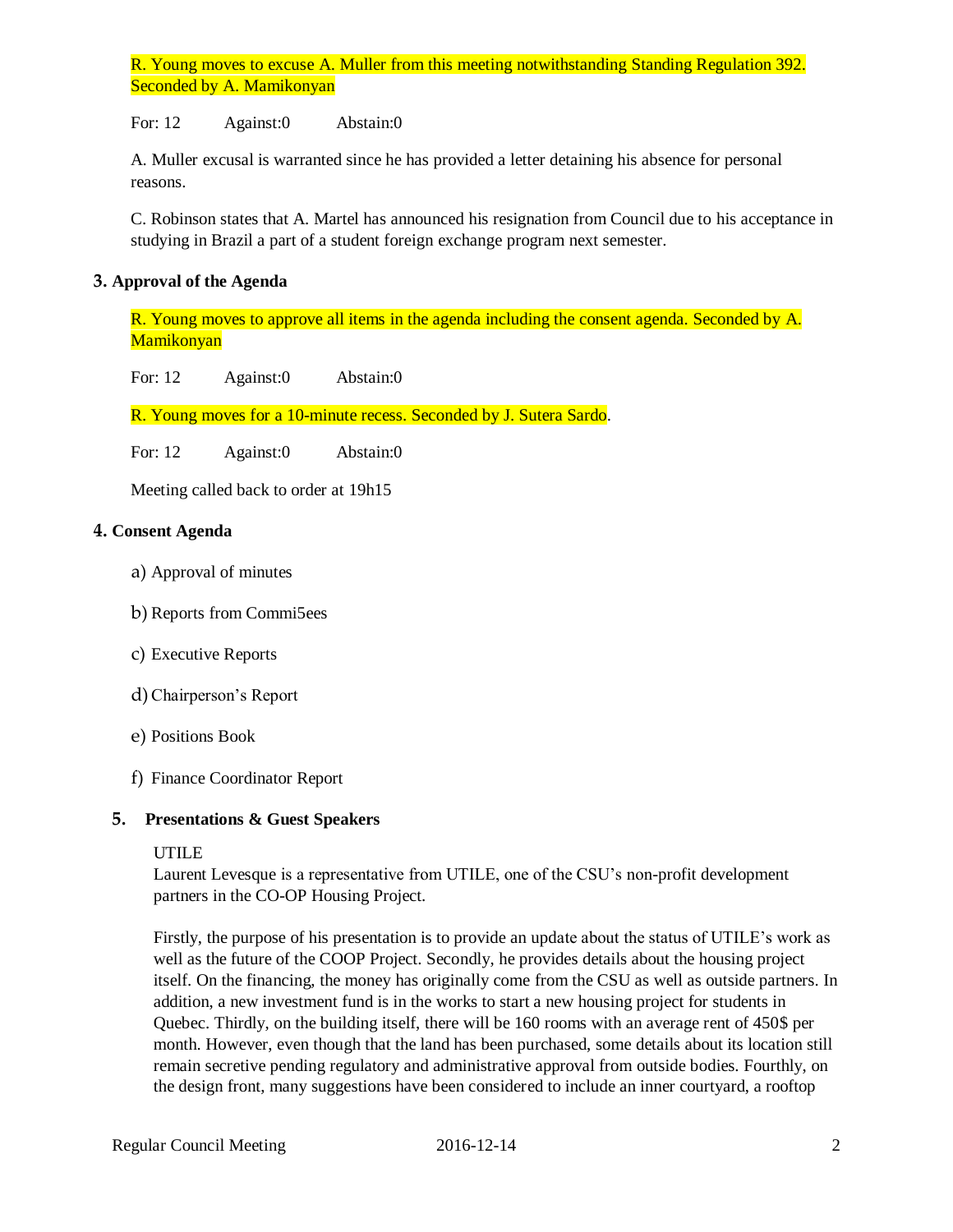garden for agriculture, a common room on the first year, and the assurance to have at least 10% of the rooms to be accessible for people of reduced mobility.

As for the next steps, L. Levesque hopes to break ground for construction in July 2017 and to have it opened in a year's time. Another next step is to give the project a unique identity heading into the final round of the project in time for its opening.

In talks with the CSU, L. Levesque hopes for council input in marketing and advertising and updates on the term sheet. Essentially, it is the collaboration that he stresses for the long lasting future for the site. On the term sheet, suggested clarifications are to add an external property manager, add more services to make rent more affordable for student residents.

L. Galbraith wonders at the amount of square footage per person. L. Levesque states that there is not a precise number, but rather equity will be stressed considering apartment design.

L. Levesque, in a reply to M. Peters question, states that a third investor was required for "quasientity" per the new investment fund. Effectively, the purpose of the new investment fund was to pool more financial resources into an investment account rather than directly owning equity in the project itself. This would allow having more of a chance to have all investors to have a say in financing new housing projects. The fund would work in synergy with the existing PUSH fund already established by the project.

M. Clark-Gardner wonders as to the 10% requirement and not higher for disabled students. L. Levesque answers that the project does not have the financial capacity for elevators, but positively states that there will be some budgetary manoeuvring to include such resources.

#### **6. Appointments**

#### a) Appointments Committee

M. Peters mentions that a seat is now open due to the resignation of T. David-Bashore's Arts & Science Council seat to elevate to Finance Coordinator position. Even though that most of the work has already been done in early September, M. Peters believes that there will be issues that might come up. It is better to complete to take on potential items in the future.

S. Sahrane stresses on councillors who nominate themselves to committees to ensure that they can attend those committee meetings.

#### b) Policy Committee

S. Sahrane states that a seat is now open due to T. David-Bashore's elevation as Finance Coordinator. The committee meets once a week. The current discussions happening at meetings involve the inconsistencies with current CSU policy as well as having discussions on new topics such as electronic voting.

J. Sutera Sardo moves to nominate herself to the Policy Committee. Seconded by R. Gaudet.

J. Sutera Sardo values her past work with other committees on the Concordia campus as well as reviewing policy in ensuring that the clauses are non-oppressive, respectable, and consistent with her methodological approach.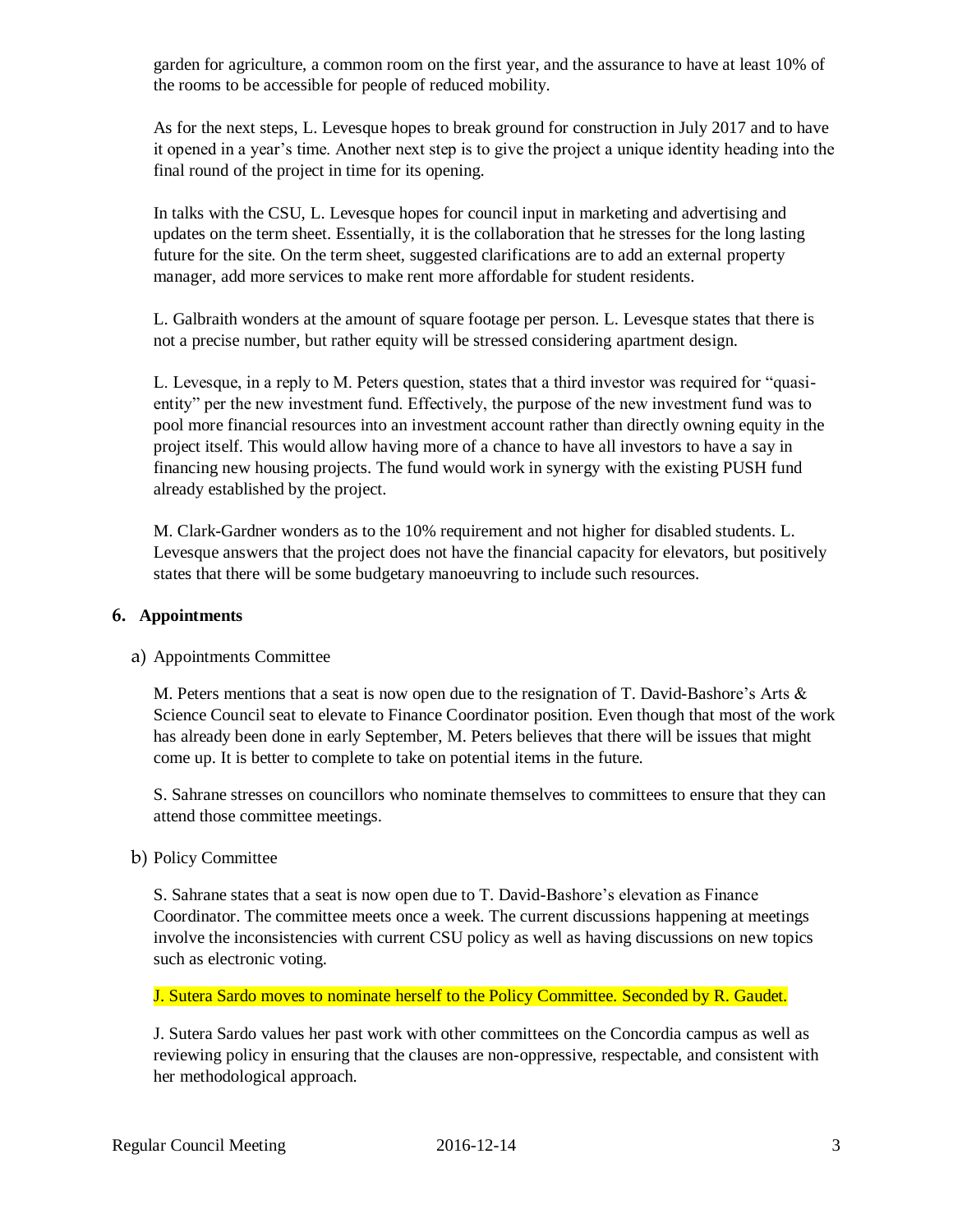R. Gaudet moves to nominate himself to the Policy Committee. Seconded by R. Young.

R. Gaudet admits his lack of policy experience, but provides insight value about his approach in tackling the pressing issues. Like J. Suetra Sardo, he would take a methodological review of policy.

R. Gauthier moves to nominate M.- M. Gélinas-Delisle to the Policy Committee. Consented by herself.

R. Gauthier, representing on the behalf for M. - M. Gélinas-Delisle, mentions that since her Winter 2017 semester is relatively light in addition to her not being employed during that time. Even though she may lack the experience, M. - M. Gélinas-Delisle remains committed and interested in the learning opportunity from this committee.

S. Sahrane states that previous experience is not required for writing policy as long as the interest is there and that anybody can bring a fresh set of eyes to different points of view. T. David-Bashore echos her sentiments and values on creative insight with policy.

A. Milton, in knowing the current faculty membership on the committee, motivates for M.- M. Gélinas-Delisle to have more student participation outside from Political Science and Fine Arts students already present on the committee

Through a roll-call vote, M. - M. Gélinas-Delisle is appointed to the Policy Committee.

c) Sustainability Committee

L. Galbraith values the committee in the work it does in reviewing sustainability policy of the CSU and the university as well as the inter-sectionality involved with promoting and encouraging feminism.

J. Sutera Sardo moves to nominate herself to the Sustainability Committee. Seconded by A. Mamikonyan.

J. Sutera Sardo's motivates herself as a candidate seeing her interest with environmental and feminist issues.

For: 9 Against: 0 Abstain: 3

d) Library Services Fund Committee

L. Galbraith states that the purpose of the committee is to provide library services for the students at Concordia University with the 1 dollar per credit fee levy. The committee meets once every two months.

J. Sutera Sardo nominates A. Mamikonyan to the Library Services Fund Committee. Consented by A. Mamikonyan.

A.Milton moves to nominate himself to the Library Services Fund Committee. Seconded by R. Young.

A. Mamikonyan sees the value that the library has given to students like her at Concordia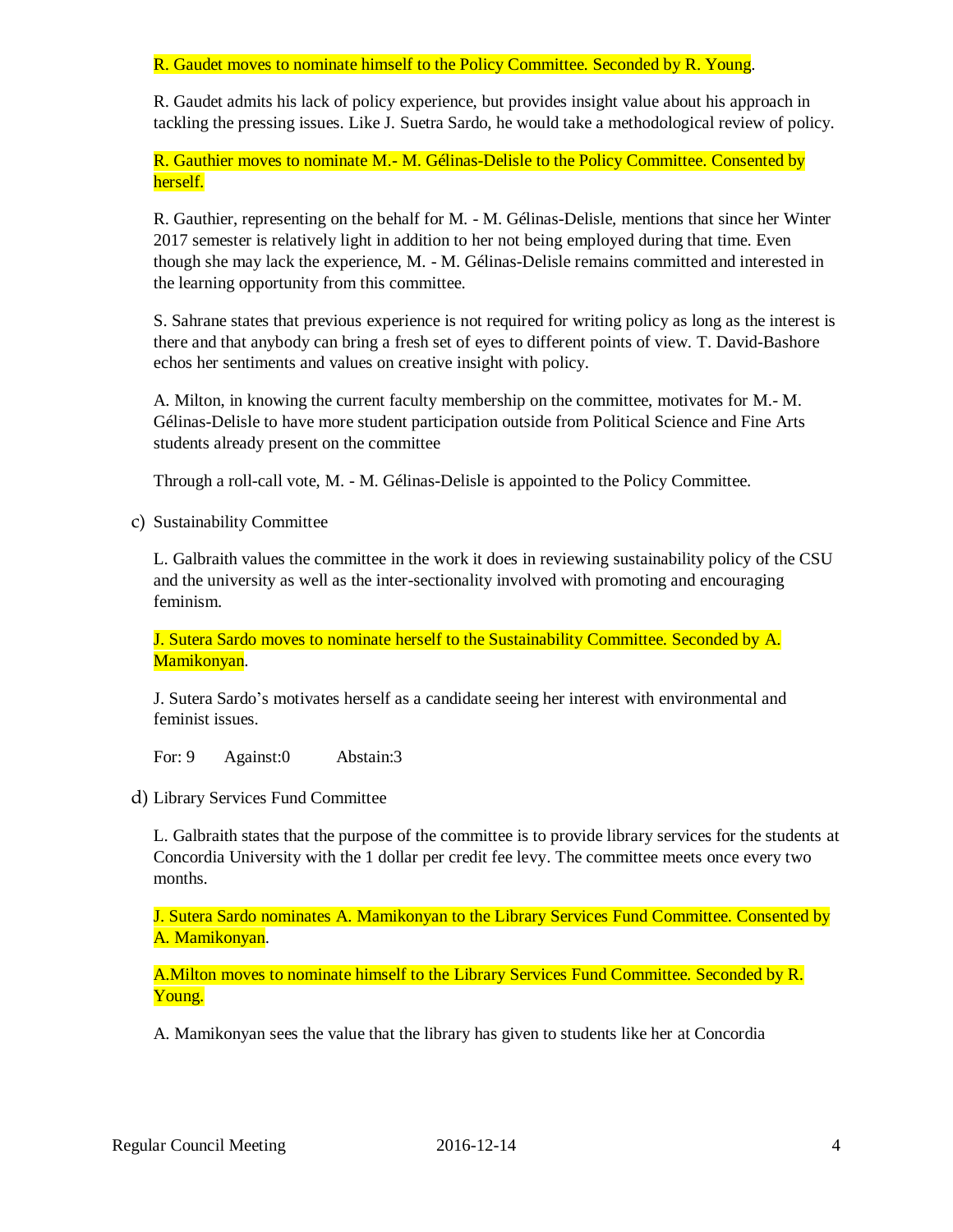A. Milton's attendance at Concordia has an English and History student (as well as a member of the University Senate strengthens his involvement not only in the academic sphere of books and literature, but the administrative dimension of the school.

J. Sutera Sardo motivates for A. Mamikonyan as being helpful and passionate. J. Sutera Sardo cities A. Mamikonyan's current positions in the Arts & Science Faculty as evidence for what she is able to bring to this committee as well as being a School of Community & Public Affairs student.

Through a roll call vote, A. Mamikonyan has been appointed to the Library Services Fund Committee.

## **7. New Business – Informational**

**Nil**

# **8. New Business – Substantive**

# a) HOJO

L. Marshall-Kiparissis presents the following motion. Seconded by R. Young.

Whereas the CSU Student Space, Accessible Education and Legal Contingency (SSAELC) Fund may be used for the "renovation of, and/or repairs to, such lands and buildings (or parts thereof) located at one or more sites considered suitable by the Council of Representatives of the CSU to serve as student centres," as stated in Special Bylaw I;

Whereas additional professional services related to the perimeter wall of the new Off-Campus Housing and Job Bank (HOJO) offices were not previously taken into account within the scope professional services related to the renovation and relocation of said space;

Whereas the quote related to these services provided by contractor Aedifica is \$4280.00;

Be it resolved that Council approves an amount of \$4280.00\$ for professional services related to the perimeter wall of the future HOJO offices, to be expensed from the SSEALC fund in accordance with Special By-Law I.

L. Marshall-Kiparissis states that the motion is to make up for the financial mechanisms not previously mentioned in past motions. In her eyes, it is just to make sure that all is accounted for in the process of renovation.

For: 12 Against:0 Abstain:0

b) Call to Resist & Disrupt Trump State Visit to Canada

M. Peters presents the following motion. Seconded by R. Young

Whereas the Concordia Student Union has the following positions:

*● "That indigenous sovereignty over their territories, and their veto power over resource extraction projects, is recognized.*

*● That the CSU supports the efforts to institutionally address the issue of refugees and the adoption of policies at the provincial and federal level that would increase the openness of our borders in times of crisis.*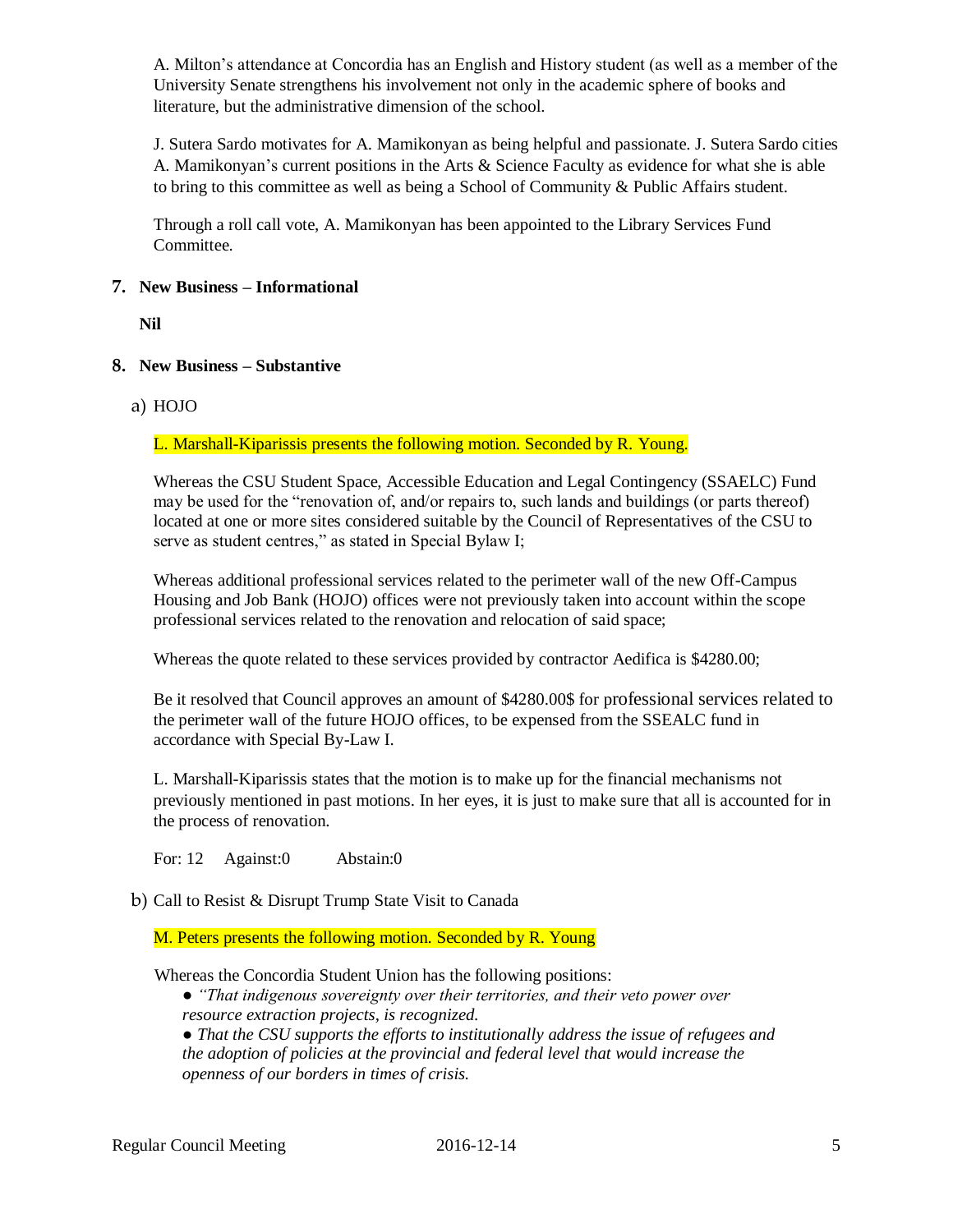*● That the CSU calls for respect and kindness towards all religious minorities in our community.*

*● Be it further resolved the CSU call on the Concordia university community to foster a safer and more inclusive space for people of all cultures and religions as an act of solidarity internationally.*

*● That the CSU oppose the Energy East and Line 9 pipelines as well as any form of tar sands development.*

*● That our society transition towards being fossil fuels free by 2050.*

*● That the emission of dangerous levels of greenhouse gases into the atmosphere be recognized as a crime against our environment, and against humanity."*

Whereas the Council of Representatives adopted at the occasion of its last Regular Meeting the following position:

*"Be it resolved that the CSU recognise that intersectional identities create different marginalized experiences and that different women and gender non-conforming people experience different barriers based upon class, ability, race, gender expression, religion, ethnicity, etc.*

*Be it resolved that the CSU respect the perspectives and value the representation of women and gender non-conforming folks who are Black, Indigenous, and People of Colour;*

*Be it resolved that the CSU add power and visibility to the voices of women and gender non-conforming folks who are Black, Indigenous, and People of Colour; Be it resolved that the CSU encourage an intersectional feminist approach towards all future endeavours;*

*Be it resolved that the CSU recognises the importance of listening and recognising all identities and the different barriers that each face."*

Whereas the Trump campaign and the upcoming Trump administration have validated repeatedly actions and discourses going directly against the CSU's position;

Be it resolved that the CSU endorses the call-out titled: "Trump, you're not welcome! A Call to Resist & Disrupt Trump's State Visit to Canada."

M. Peters call this motion a non-brainer considering the presidential election win of Donald Trump and his upcoming administrative policy directions. Hopefully, the mandate of this motion will mobilize the CSU to help out other associations and groups in fighting against President-elect Trump.

For: 9 Against: 0 Abstain: 2

J. Poirier-Lavoie, for future reference, would like for motions pertaining to positions, be structured in paragraph form to

A. Mamikonyan wonders as to why the motions are not being electronically-projected even though the Council has the capacity to do so.

L. Marshall-Kiparissis and S. Sahrane respond to A. Mamikonyan concerns in replying that it is every councillor's responsibility to either know the motions beforehand or during the session of the meeting.

c) Gender Neutral Minutes

L. Galbraith presents the following motion. Seconded by R. Gaudet.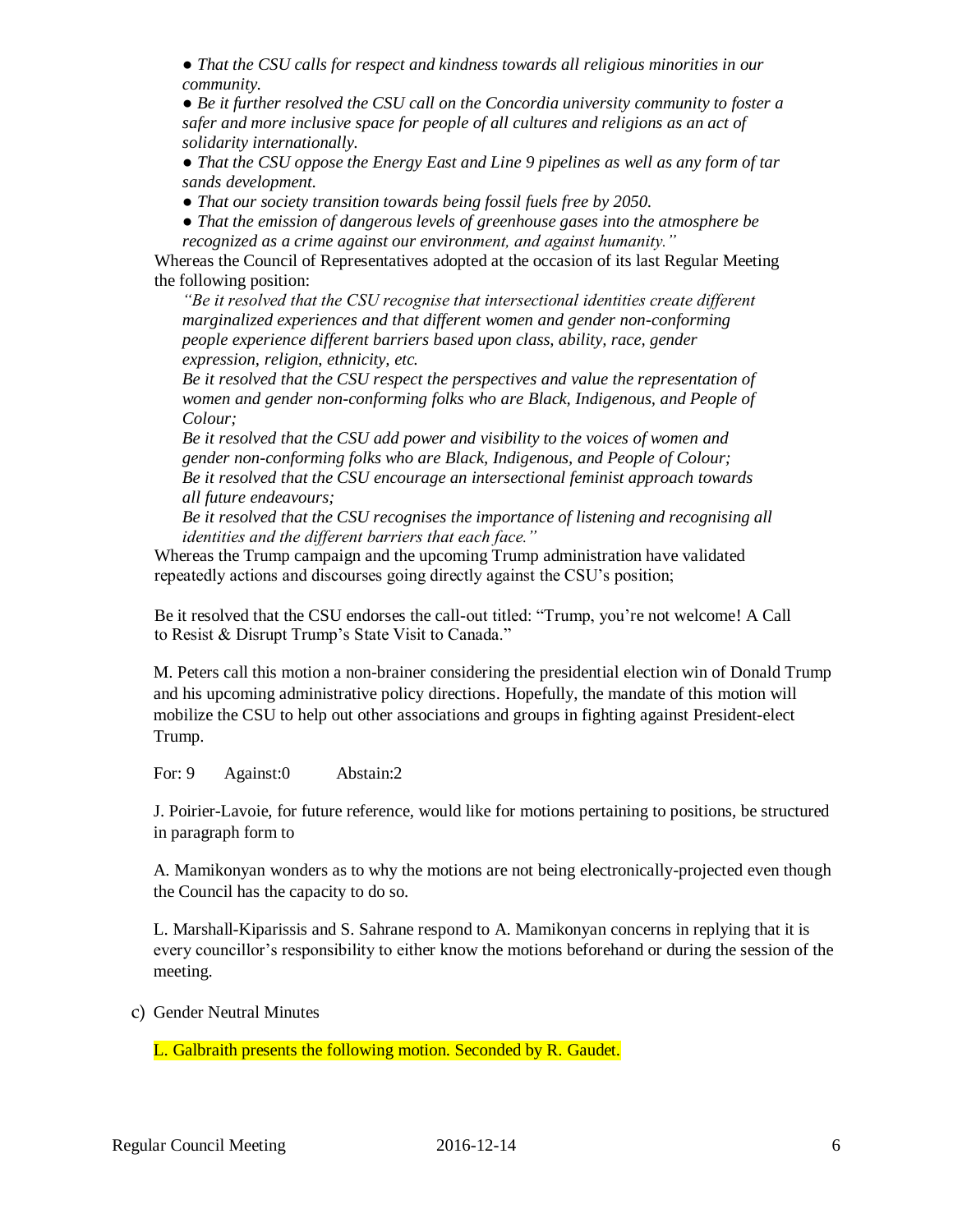Whereas, the Concordia Student Union is currently trying to become more accessible and gender inclusive.

Be it resolved, that the council minutes be general neutral as of the first council meeting in January.

L. Galbraith deems this motion worthy to better reflect and understand the gender identities of any or all councillors.

L. Arrou-Vignod would prefer individually asking counsellors about inputting their personal gender identities rather than collectivizing and generalizing neutrality. L. Galbraith acknowledges his point, but finds it inefficient because it would slow down the meeting in individually asking each councillor on their specific gender pronouns.

T. David-Bashore favours neutrality since some councilors are possibly still in the process of discovering their gender identity and it wouldn't be fair for them in particular.

J. Poirier-Lavoie mentions that the most part the council minutes are gender neutral since it councilors names are highlighted. Any mention of gender is done on the basis of presenting and demonstrating action and not to purposely offend any single councilor.

For: 11 Against:0 Abstain:1

d) Feminist Position

L. Galbraith presents the following motion. Seconded by A. Milton.

Whereas the CSU respects the perspectives and value the representation of women and gender non-conforming folks who are Black, Indigenous, and People of Colour;

Whereas the CSU add power and visibility to the voices of women and gender non-conforming folks who are Black, Indigenous, and People of Colour;

Be it resolved that priority in that role would be given to someone who has lived experience at the intersection of different systems of oppression.

L. Galbraith values this motion as one required to further enforce the feminist positon of the CSU with the hopes of institutionalize a global association policy.

Many counsellors find some difficulty with the "role" portion as to how to prioritize or to give preference with individuals that seem to fit that "role. L. Galbraith states that it is a position to globally consider individuals from marginalized groups.

J. Sutera Sardo makes the consideration that the motion should be amended to properly specify the definition of the role itself.

J. Poirier Lavoie tries to end the difficulty with this motion to say it should be viewed as abstract and global. This motion should not viewed as an regressive attack, but rather as a general progressive front forward.

J. Sutera Sardo S. S. moves to amend the motion to input "any" in replace of "that" in the last bullet point of "...role would be given to anyone". Not seconded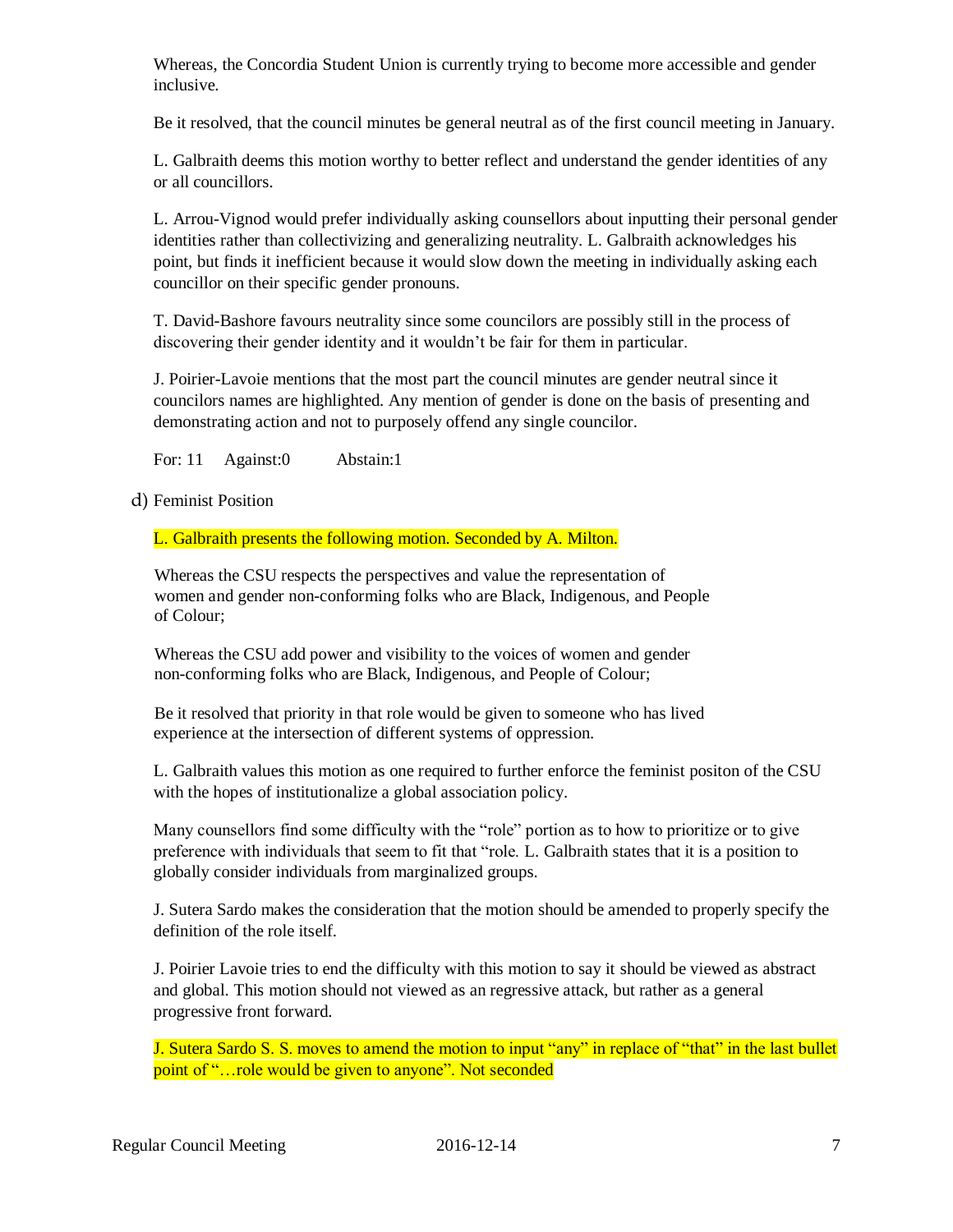A. Mikhalitsin M. moves to amend the motion to include "that the CSU prioritizes the voice of persons with lived experience…" per the last line of the original motion. Not seconded.

S. Sahrane finds that limiting this motion to exclusively limits CSU would only hinder the suggestive approach with this motion per J. Poirier Lavoie's point of view. She recommends for Council for not amending the motion. It is proposed to reflect the continuing growing mandate of the CSU to protect and advocate for gender and socioeconomic rights

R. Young moves for the call to question. Seconded by J. Poirier Lavoie.

For: 6 Against: 5 Abstain:1 $\rightarrow$  Motion fails the two-thirds requirement per Robert's Rules of Order

L. Galbraith stresses that this platform presented in this motion to reflect on the inter-sectionality of feminism and to downplay on the "All Lives Matter" vibe.

A. Mamikonyan moves to refer this motion to Policy Committee. Seconded by S. Betinjaneh

S. Sahrane finds that referring this motion would negatively impact the motion considering the cismale make-up of the committee. S. Sahrane would prefer an ad-hoc committee.

R. Young finds that the nit-picking is a bit unnecessary seeing as the intended purpose of the motion is to be abstract as it can to include all aspects with intersectionality. A. Mikhalitsin echos R. Young sentiments and stresses on the importance of passing this motion as soon as possible on agreed upon wording by council.

L. Galbraith eludes that this motion is supposed to strengthen the intersectionality of feminism as suggested by the Center for Gender Advocacy with her communication with them.

Many councillors state that this motion should not be referred to Policy Committee mostly for timing and the valued importance of it. J. Sutera Sardo finds favour in potentially referring this to the future BIPOC committee.

R. Young moves to call the question of the motion. Seconded by A. Mamikonyan

| For: 11  | Against:0 | Abstain:0                                                                                |
|----------|-----------|------------------------------------------------------------------------------------------|
| For: $2$ | Against:8 | Abstain:2                                                                                |
|          |           | J. Sutera Sardo moves to call the question on the motion. Seconded by J. Poirier Lavoie. |
| For:9    | Against:0 | Abstain:1                                                                                |
| For: $9$ | Against:1 | Abstain:2                                                                                |

e) Budget reallocation

T. David-Bashore presents the following motion. Seconded by R. Young.

**Whereas** No money was allocated to the "Food & Clothing Bank" budget line (5905) at the beginning of the fiscal year,

**Whereas** The CSU has traditionally made food vouchers available to students in case of emergencies,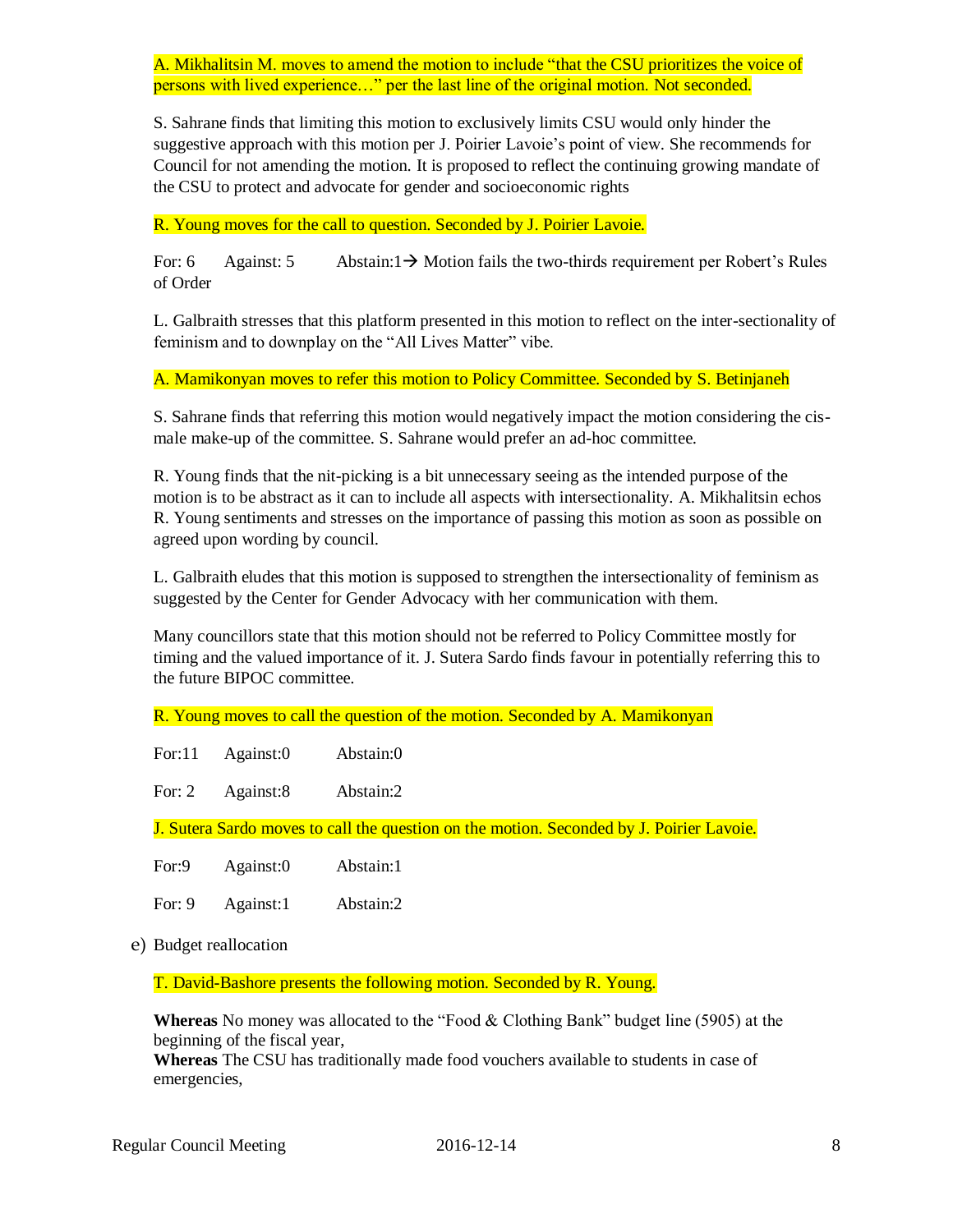**Be It Resolved That** \$1,250 be allocated to the "Food & Clothing Bank" budget line (5905) from the Operations surplus.

T. David-Bashore does not know exactly why any money was not allocated for this good cause earlier in the academic year, but feels that this motion would correct this past mistake.

For:10 Against:0 Abstain:0

f) Financial Presentation

T. Daivd-Bashore presents the following motion. Seconded by R. Young.

**Be it resolved** that Council approves the CSU Operations Budget as presented by the Finance Coordinator on Wednesday December 14<sup>th</sup> 2016.

As the Finance Coordinator, T. David-Bashore presents the Winter 2017 operations budget in line with past and current expenses. In the long run, David-Bashore states that CSU finances are in a healthy position albeit a few unbudgeted unexpected expenses such as consent training and overspending on elections and referendums. As a consequence, the original planned surplus laid out earlier this mandate year has been reduced.

For:10 Against:0 Abstain:0

h) BIPOC Committee Budget

S. Sahrane presents the following motion. Seconded by A. Mamikonyan

Whereas Council approved the allocation of a 15, 000\$ budget for the current Academic Affairs and Advocacy Coordinator.

Whereas this budget is meant for Black, Indigenous, and People of Colour initiatives and is not binding to the position of the Academic Affairs and Advocacy Coordinator, and will be allocated each year to a racialized member of the Executive team.

Be it resolved that an article 16. (j) be added to the CSU Standing Regulations as follows;

(j) Black, Indigenous, Peoples of Colour (BIPOC) Committee: The BIPOC Committee is responsible for helping and facilitating the planning, preparation, execution, and financing of BIPOC events and initiatives supported and/or organized by the CSU. The BIPOC Committee is a non-mixed committee for Black, Indigenous, and Peoples of Colour exclusively.

Be it further resolved that article 17 and 177 be changed accordingly, as follows, to accommodate for the racialized non-mixed committee operating that budget;

17. Each standing committee with the exception of the academic caucus and of the BIPOC committee shall be composed of a maximum of six (6) voting members, as follows:

(a) Four (4) Representatives, appointed by Council

(b) One member of the Executive, designated by the By-Laws or the General Coordinator

(c) One student-at-large, appointed by Council

17.1. The BIPOC committee shall be composed as follow:

- (a) Two (2) BIPOC/racialized Representatives, appointed by Council
- (b) One (1) BIPOC/racialized member of the Executive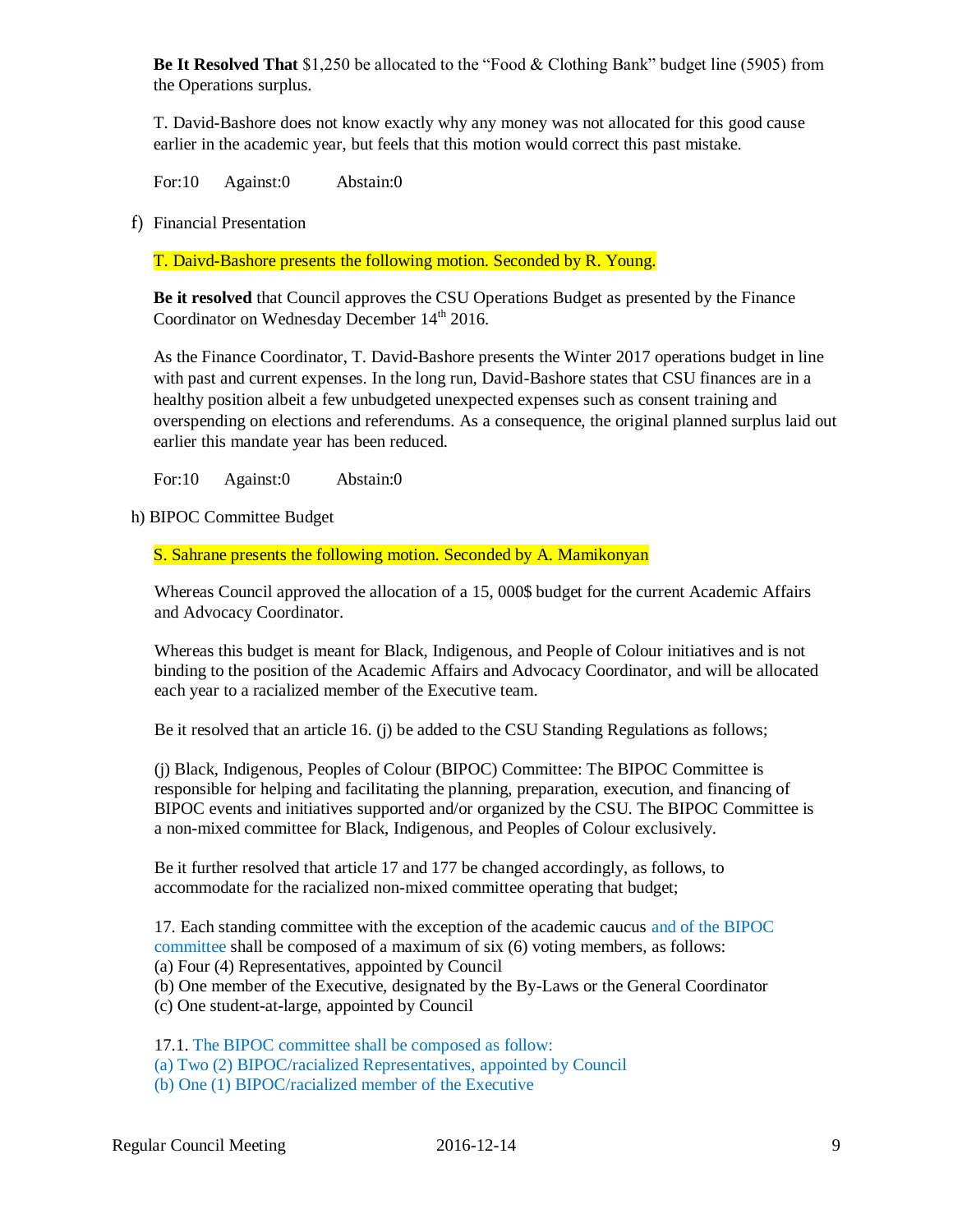(c) Two (2) student-at-large, appointed by council

(d) One (1) BIPOC/racialized Community member, appointed by Council

17.2. In the event that no member of the Executive is racialized, this seat shall be given to Representatives. In the event that there is not enough racialized councilors to fill in this committee's seat, those seats will be given to an additional racialized student at large member, and in the event there are not enough racialized student at large members applications to fill in this committee's seat, those seats will be given to an additional racialized community member.

17.3. Regulation 414 (Notwithstanding Clause) may not be used to notwithstand regulations 17.1 and 17.2.

177.The list below designates which budget-lines are associated with which committee: (a) The 'Campaigns' and 'Speaker Series' budget-lines are associated with the External and Campaigns committee.

(b) The 'Student Life Initiatives' and 'Special Projects' budget-line is associated with the Student-life committee.

(c) The 'Sustainability (green initiatives)' budget-lines is approved by the Sustainability committee. (d) The 'Loyola Initiatives' budget-line is approved by the Loyola Committee. (e) The 'BIPOC Initiatives' budget-line is approved by the BIPOC Committee.

177.1. In the event that the BIPOC Committee is not formed in any given year, due to the absence of any BIPOC Executive and Representatives, the amount budgeted the former year for the BIPOC Initiatives' budget-line shall be set aside in the current year, remain untouched, and added to the following year's 'BIPOC Initiatives' budget-line.

S. Sahrane provides the run-down of the establishment and financing of the BIPOC committee. S. Sahrane states that the structuring is what it is to strengthen and to empower radicalized minorities at Concordia University and the CSU.

For:9 Against:0 Abstain:0

g) Loyola Committee

M. Peters presents the following motion. Seconded by R. Young.

Whereas space renovations at Loyola have been pursued through the Loyola committee and by the Loyola Coordinator since May 2016, due to the need for upgraded facilities at the SC-200 space in hosting the Loyola Free Lunch program

Whereas Bernard & Associates has worked with the CSU in the past and developed a comprehensive workplan towards achieving these ends

Be it resolved that the CSU approve a maximum of \$8000 from the SSAELC fund to be put towards the Bernard & Associates workplan as presented in the additional documents of the December regular council meeting.

Be it resolved that this motion falls in compliance with Special By-Law I.

Be it resolved that the recent Loyola Committee minutes by approved.

M. Peters finds this motion reasonable to put in force a work plan for the Loyola Campus project.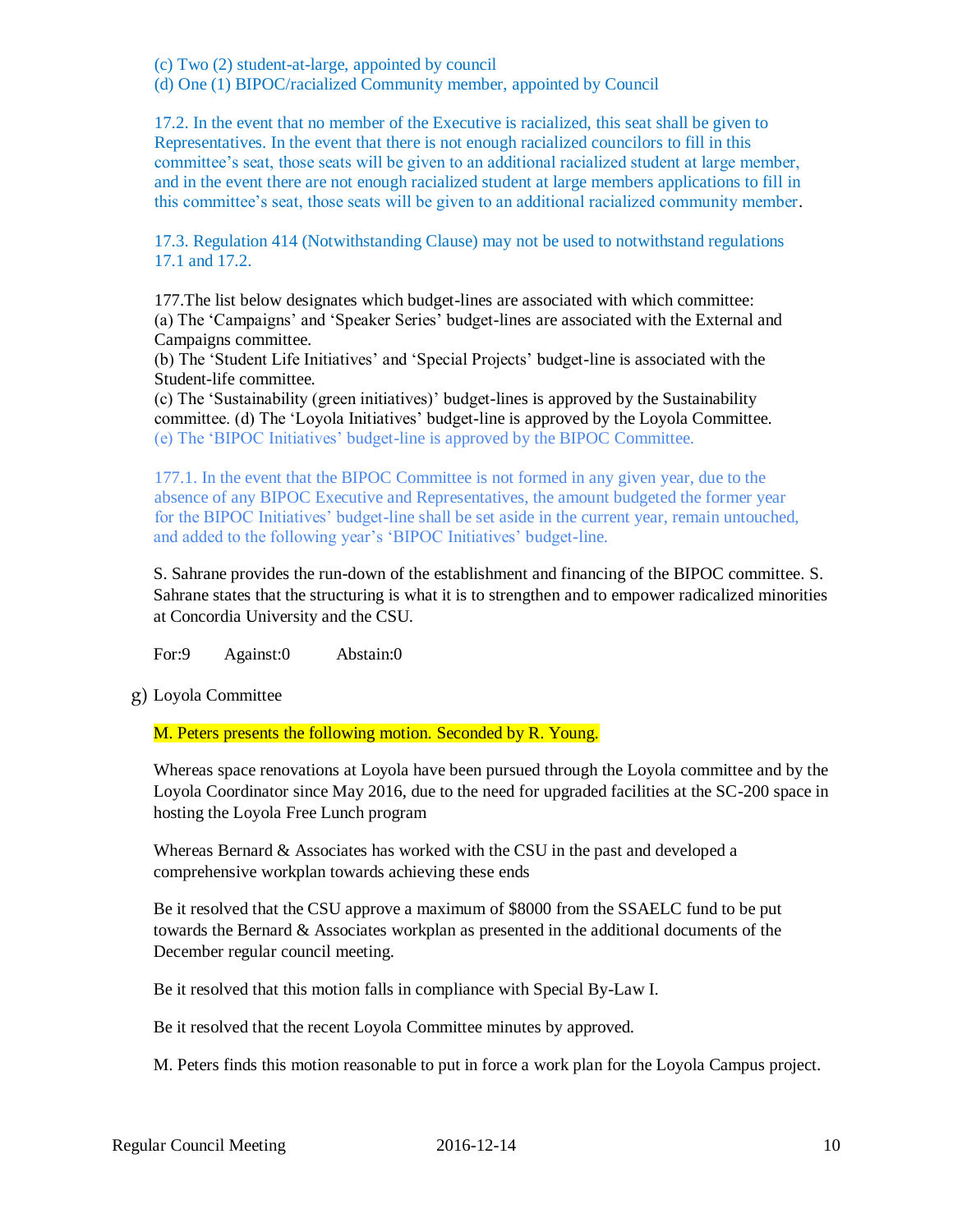For: 9 Against: 0 Abstain: 0

### **9. Question Period & Business Arising**

J. Poirier Lavoie inquires as whether a definite resolution was enforced in reporting about the financial health of the SSALEC fund. C. Robinson states that no specific motion was passed, but was suggested.

#### **10. Announcements**

L. Galbraith states that there will be a mandatory consent-training workshop on January  $18<sup>th</sup> 2017$  for councillors that missed the previous mandatory one. S. Sahrane, from a Policy Committee point of view, is trying to make this actionable with consequences for non-attendance.

L. Galbraith highlights on the lack of proper decorum in the past few meetings and advocates for its return seeing as the Council is accountable to the students that elected them to office as well as to represent the association as a whole.

R. Gauthier wants to create awareness for the upcoming Winter 2017 Orientation activities so she implores to greatly share the event on social media.

L. Galbraith denotes on the lack of attendance at committees and favours on councillors to act accordingly with the CSU By-Laws and Standing Regulations.

C. Owusu-Acheaw states that all the past Council minutes have been edited in compliance with a closed motion and asks upon Council to review them and to offer him constructive criticism.

L. Galbraith mentions that the Board of Governors meeting to protest cohort pricing was successful. The board has decided not to go forward with the tuition project for now. L. Galbraith views it as a great success for the mandate of the CSU to fight for international students.

## **11. Adjournment**

**Meeeting adjoured at 21h20.**